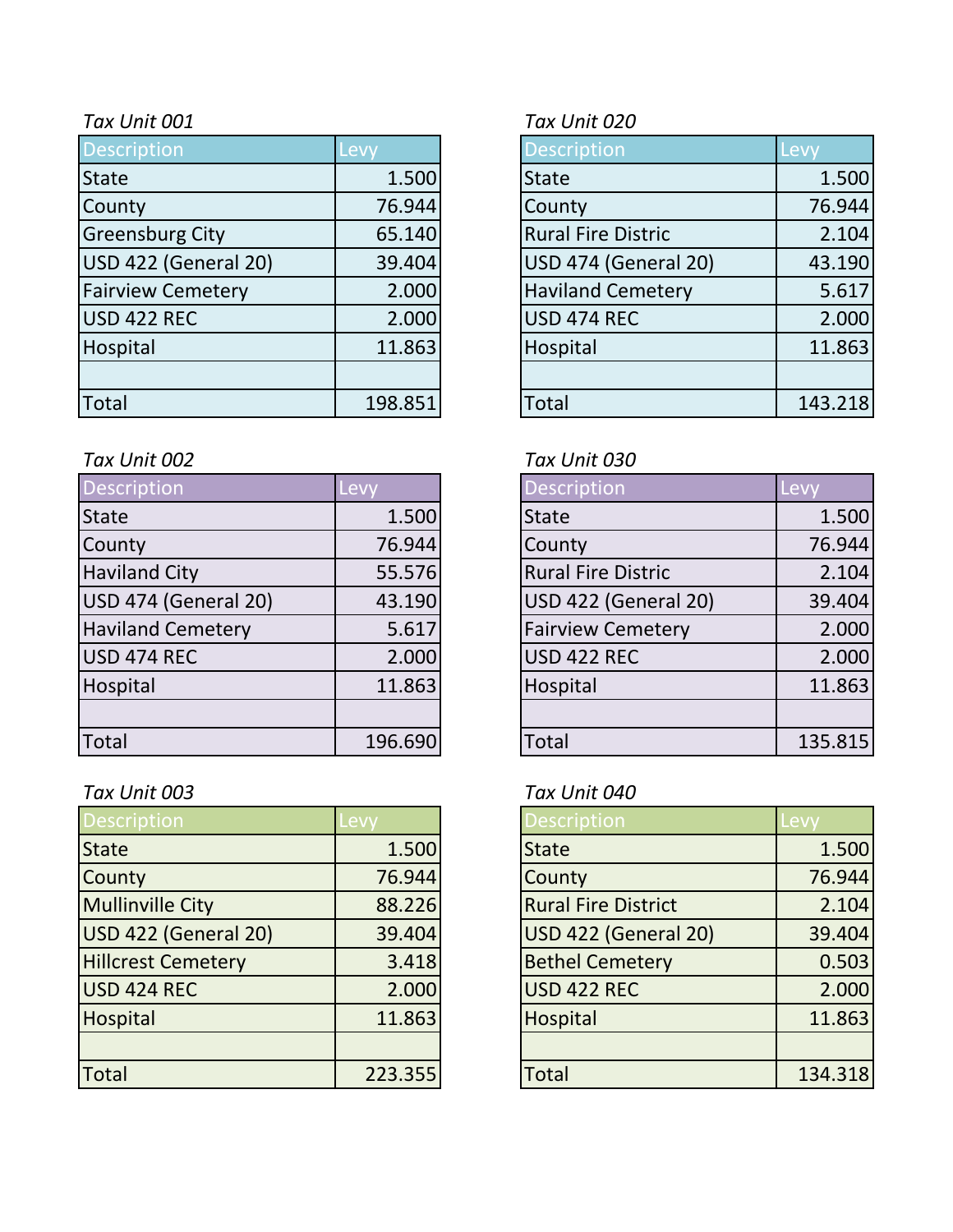| Description                | Levy    | <b>Description</b>         | Levy    |
|----------------------------|---------|----------------------------|---------|
| <b>State</b>               | 1.500   | <b>State</b>               | 1.500   |
| County                     | 76.944  | County                     | 76.944  |
| <b>Rural Fire District</b> | 2.104   | <b>Rural Fire District</b> | 2.104   |
| USD 422 (General 20)       | 39.404  | USD 422 (General 20)       | 39.404  |
| <b>Bethel Cemetery</b>     | 0.503   | <b>Haviland Cemetery</b>   | 5.617   |
| USD 422 REC                | 2.000   | <b>USD 422 REC</b>         | 2.000   |
| Hospital                   | 11.863  | Hospital                   | 11.863  |
|                            |         |                            |         |
| <b>Total</b>               | 134.318 | <b>Total</b>               | 139.432 |

## *Tax Unit 060 Tax Unit 090*

| Description                | Levy    | <b>Description</b>         | Levy    |
|----------------------------|---------|----------------------------|---------|
| <b>State</b>               | 1.500   | <b>State</b>               | 1.500   |
| County                     | 76.944  | County                     | 76.944  |
| <b>Rural Fire District</b> | 2.104   | <b>Rural Fire District</b> | 2.104   |
| USD 422 (General 20)       | 39.404  | USD 474 (General 20)       | 43.190  |
| <b>Hillcrest Cemetery</b>  | 3.418   | Soldier Creek Cemetery     | 0.000   |
| USD 422 REC                | 2.000   | <b>USD 474 REC</b>         | 2.000   |
| Hospital                   | 11.863  | Hospital                   | 11.863  |
|                            |         |                            |         |
| <b>Total</b>               | 137.233 | Total                      | 137.601 |

# *Tax Unit 070 Tax Unit 100*

| <b>Description</b>         | evy.    | <b>Description</b>         | -evy    |
|----------------------------|---------|----------------------------|---------|
| <b>State</b>               | 1.500   | <b>State</b>               | 1.500   |
| County                     | 76.944  | County                     | 76.944  |
| <b>Rural Fire District</b> | 2.104   | <b>Rural Fire District</b> | 2.104   |
| USD 422 (General 20)       | 39.404  | USD 422 (General 20)       | 39.404  |
| <b>Hillcrest Cemetery</b>  | 3.418   | <b>No Cemetery</b>         | 0.000   |
| USD 422 REC                | 2.000   | USD 422 REC                | 2.000   |
| Hospital                   | 11.863  | Hospital                   | 11.863  |
|                            |         |                            |         |
| <b>Total</b>               | 137.233 | <b>Total</b>               | 133.815 |

# *Tax Unit 050 Tax Unit 080*

| <b>Description</b>          | Levy    |
|-----------------------------|---------|
| <b>State</b>                | 1.500   |
| County                      | 76.944  |
| <b>Rural Fire District</b>  | 2.104   |
| <b>USD 422 (General 20)</b> | 39.404  |
| <b>Haviland Cemetery</b>    | 5.617   |
| <b>USD 422 REC</b>          | 2.000   |
| Hospital                    | 11.863  |
|                             |         |
| ัดtal                       | 139.432 |

| Description                   | Levy    |
|-------------------------------|---------|
| <b>State</b>                  | 1.500   |
| County                        | 76.944  |
| <b>Rural Fire District</b>    | 2.104   |
| <b>USD 474 (General 20)</b>   | 43.190  |
| <b>Soldier Creek Cemetery</b> | 0.000   |
| <b>USD 474 REC</b>            | 2.000   |
| Hospital                      | 11.863  |
|                               |         |
| Total                         | 137.601 |

| <b>Description</b>         | Levy    |
|----------------------------|---------|
| <b>State</b>               | 1.500   |
| County                     | 76.944  |
| <b>Rural Fire District</b> | 2.104   |
| USD 422 (General 20)       | 39.404  |
| <b>No Cemetery</b>         | 0.000   |
| <b>USD 422 REC</b>         | 2.000   |
| Hospital                   | 11.863  |
|                            |         |
| Total                      | 133.815 |